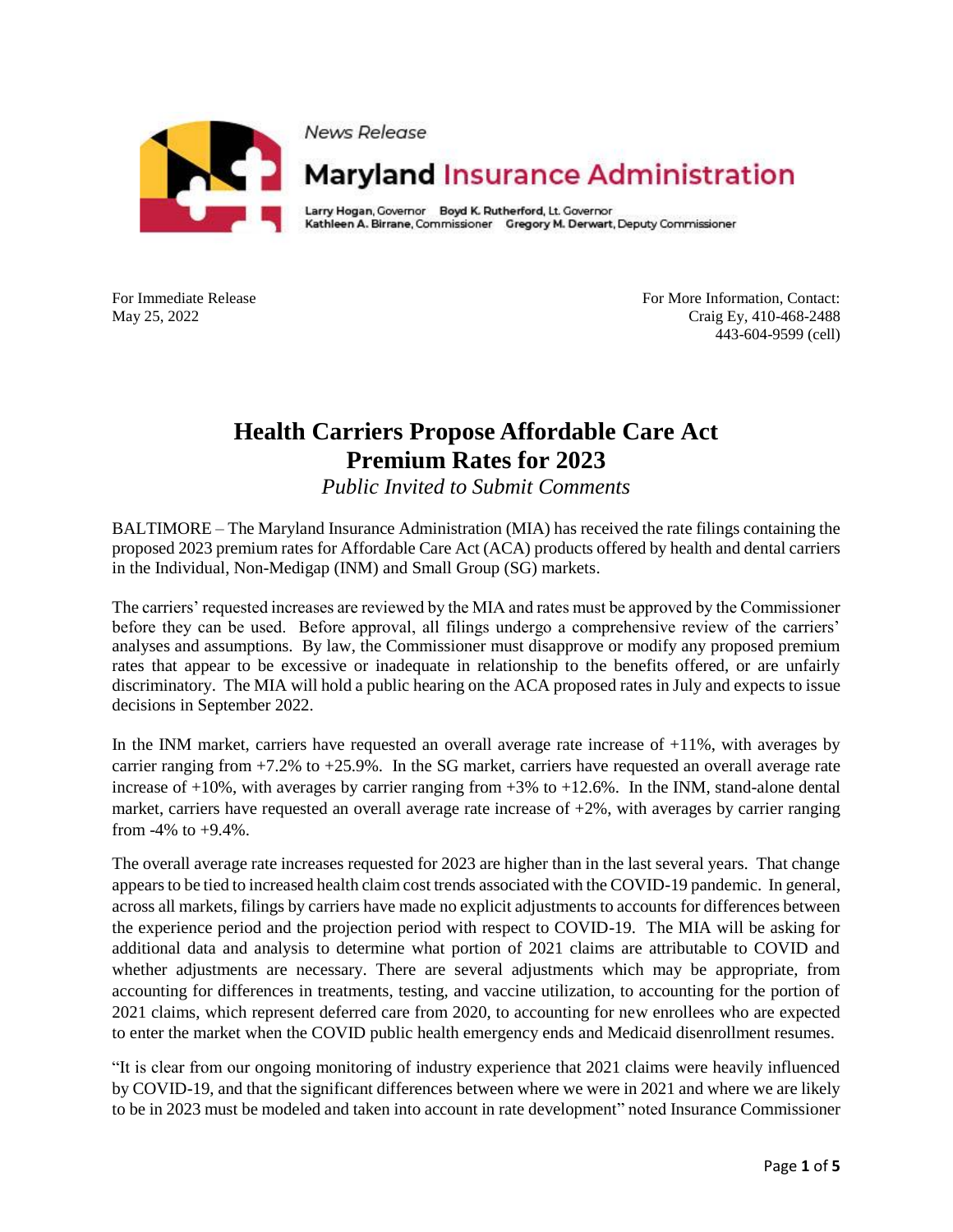Kathleen A. Birrane. "Obtaining more detailed information on how COVID-19 claims experience has influenced cost and trend models for 2023 will be the primary focus for our actuarial team."

Commissioner Birrane will hold [a quasi-legislative virtual public hearing](https://insurance.maryland.gov/Consumer/Documents/agencyhearings/ACA-public-hearing-notice-2023.pdf) on this matter on **Monday, July 11, 2022, at 10 a.m**. (See details below.)

"Feedback from the public and all of our stakeholders is very important and we urge everyone to participate in the public hearing," Commissioner Birrane said. "Health insurance costs impact everyone and we want to give all Marylanders the opportunity to be heard as we consider the carriers' proposed rates."

The rates submitted by the carriers for the INM market include the estimated impacts from the Hogan administration's innovative, state-based reinsurance program, which was established in 2019. The program was intended to result in a reduction of rates by 30% within three years with future rate changes tied to increases or decreases in health care claim trends. As of January 2021, the Reinsurance Program had resulted in a 32% overall average reduction in rates from the rates approved in 2018, and the average increase of +2.1% in the INM market approved for 2022 was below the actual trend. Even if INM rates, as requested, were approved, the net effect would be a 22.3% average decrease in rates since 2018.

## **SUMMARY OF PROPOSED RATES FOR 2023**

**For the INM market**, the overall filed average annual rate change across the entire INM market is an increase of **11%**. The average filed rate by carrier and the number of impacted members based on enrollment as of March 31, 2022 is:

| <b>INM Carrier</b>                 | <b>Membership</b><br><b>Type of</b> |         | <b>Average Rate</b>   |  |
|------------------------------------|-------------------------------------|---------|-----------------------|--|
|                                    | <b>Network</b>                      |         | <b>Change Request</b> |  |
| CareFirst BlueChoice               | <b>HMO</b>                          | 149,043 | 11.2%                 |  |
| CareFirst GHMSI/CFMI               | <b>PPO</b>                          | 16,277  | 25.9%                 |  |
| Kaiser                             | <b>HMO</b>                          | 64,866  | 7.2%                  |  |
| United Healthcare (Optimum Choice) | <b>HMO</b>                          | 1,087   | 8.7%                  |  |

To provide context, and for comparison purposes, the chart below shows the filed 2023 monthly individual premium for a 40-year-old in the metropolitan Baltimore service area purchasing the lowest cost silver plan.

| Lowest Cost Silver Plan            |                |               |                |                |
|------------------------------------|----------------|---------------|----------------|----------------|
|                                    | 2022           | $\frac{0}{0}$ | 2023           |                |
|                                    | <b>Monthly</b> | Rate          | <b>Monthly</b> | <b>Monthly</b> |
| <b>Carrier</b>                     | Approved       | <b>Change</b> | <b>FILED</b>   | Change`        |
| CareFirst BlueChoice               | \$323          | 9.2%          | \$353          | \$30           |
| CareFirst GHMSI/CFMI               | \$453          | 26.1%         | \$571          | \$118          |
| Kaiser                             | \$261          | 5.4%          | \$275          | \$14           |
| United Healthcare (Optimum Choice) | \$335          | 8.3%          | \$363          | \$28           |

Additional details regarding proposed rate changes in the INM are provided in **Exhibit 1**. Additional premium comparisons for bronze and gold and for an illustrative Family of four are found in **Exhibit 2.**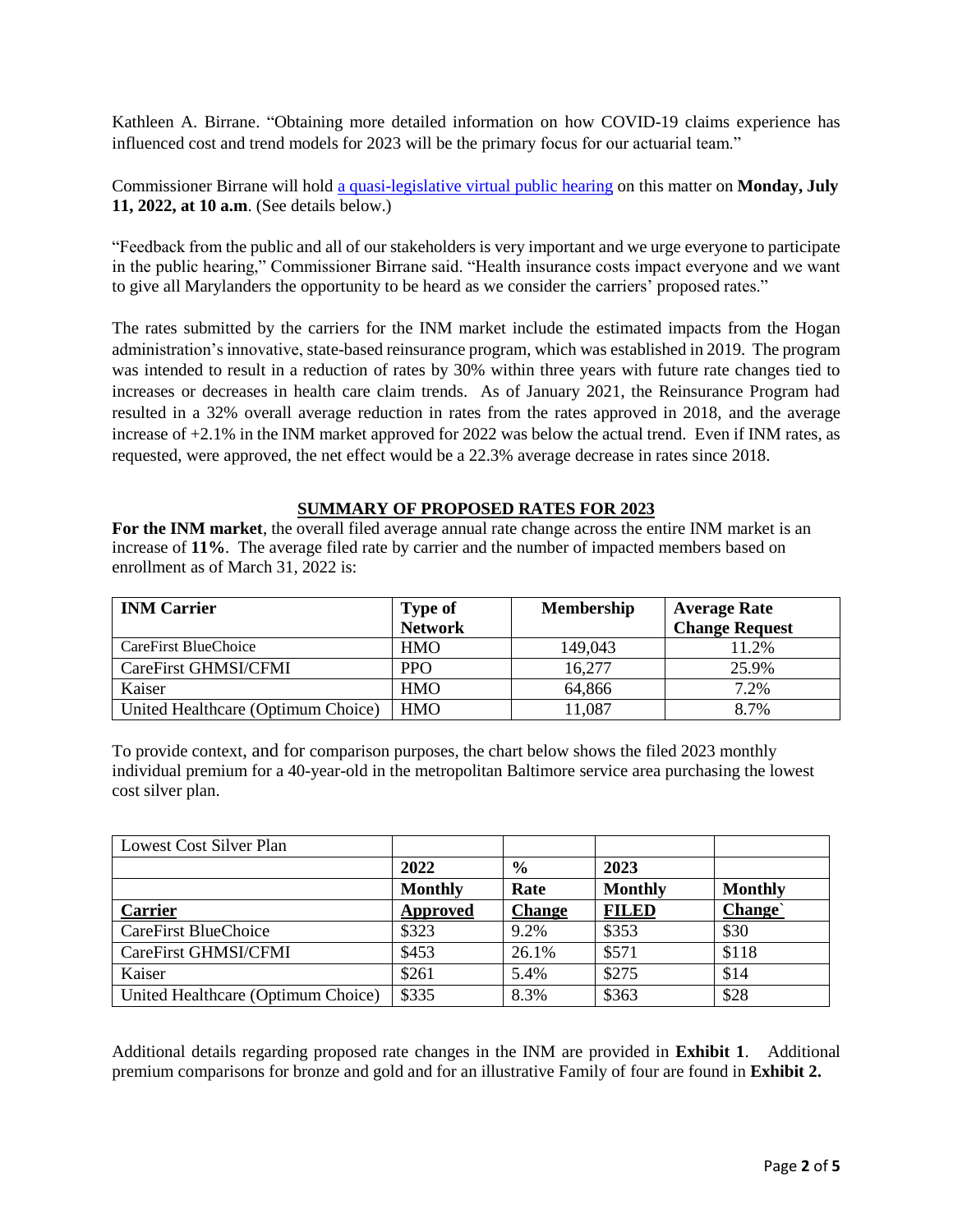In the INM Marketplace, enrollment has increased 10.9% in 2022, a gain of almost 24,000 members. This is on top of 18,000 new members who joined in 2021. The new entrants in 2021 were observed to be younger, healthier, and helped to drive down the morbidity of the single risk pool in 2021. The MIA's expectation is that the same will be true of 2022 entrants. A major driver of the enrollment gains has been enhanced Advanced Premium Tax Credits (APTCs) under the American Rescue Plan Act (ARPA), which were first made available in May 2021, and are in effect until the end of 2022 under current federal law. There is uncertainty with respect to 2023, as the enhanced subsidies are set to expire under current law, which may lead to a portion of the younger and healthier members to lapse and the enrollment to decline and the morbidity to worsen. However, drafted bills in Congress would extend the enhanced ARPA APTC 2025, in which case higher enrollment and lower morbidity would be expected to be maintained. The MIA is closely monitoring federal legislation.

All illustrative premiums are the full unsubsidized premiums that would be payable prior to application of the APTC. Almost 80% of applicants who purchase a plan on [marylandhealthconnection.gov](http://marylandhealthconnection.gov/) receive APTCs and will not pay the full premiums shown here. APTCs vary by income and are linked to the unsubsidized cost of the second lowest cost silver plan available to a member. Unlike the past 2 years, there have not been any new market entrants into any county and while the second lowest cost silver plan is expected to change slightly, there should be minimal impact to APTC in 2023 from this factor. As noted above, the largest uncertainty for those with APTC is whether the enhanced APTC level under ARPA will be extended an additional three years or not.

Commissioner Birrane made it clear, however, that the existence of these subsidies is not a consideration when reviewing rate filings. "Rates in all markets, including the individual market, must be justified without regard to whether some policyholders receive assistance in paying the premium derived from those rates. Rate increases cannot be justified on the ground that the consumer may not be paying the actual full premium."

For the SG (50 or less full-time equivalent employees) market, the overall filed average annual rate change is an increase of +10%. In the SG market, a health carrier can request rate changes on a quarterly basis. The proposed average rate changes by carrier for all four quarters of 2023 and the number of impacted members based on enrollment as of February 28, 2022 is:

| <b>SG Carrier</b>              | <b>Type of</b> | <b>Membership</b> | <b>Average Rate Change</b> |
|--------------------------------|----------------|-------------------|----------------------------|
|                                | <b>Network</b> |                   | <b>Request</b>             |
| Aetna Health Insurance Inc.    | <b>HMO</b>     | 49                | 12.6%                      |
| Aetna Life Insurance Inc.      | <b>PPO</b>     | 402               | 8.9%                       |
| CareFirst BlueChoice Inc.      | <b>HMO</b>     | 175,433           | 11.7%                      |
| CareFirst CFMI/GHMSI           | <b>PPO</b>     | 19,965            | 5.8%                       |
| Kaiser                         | <b>HMO</b>     | 10,492            | 9.0%                       |
| UnitedHealthcare of the Mid-   | <b>HMO</b>     | 3,713             | 10.1%                      |
| Atlantic                       |                |                   |                            |
| UnitedHealthcare (Optimum      | <b>HMO</b>     | 9,399             | 10.0%                      |
| Choice)                        |                |                   |                            |
| UnitedHealthcare (MAMSI        | <b>EPO</b>     | 11,791            | 3.0%                       |
| Life and Health Insurance Co.) |                |                   |                            |
| UnitedHealthcare Insurance     | <b>PPO</b>     | 17,084            | 3.2%                       |
| Co.                            |                |                   |                            |

To provide context, and for comparison purposes, the chart below shows the filed 2023 monthly individual premium for a 40-year-old subscriber for Q1 of 2023 in the metropolitan Baltimore service area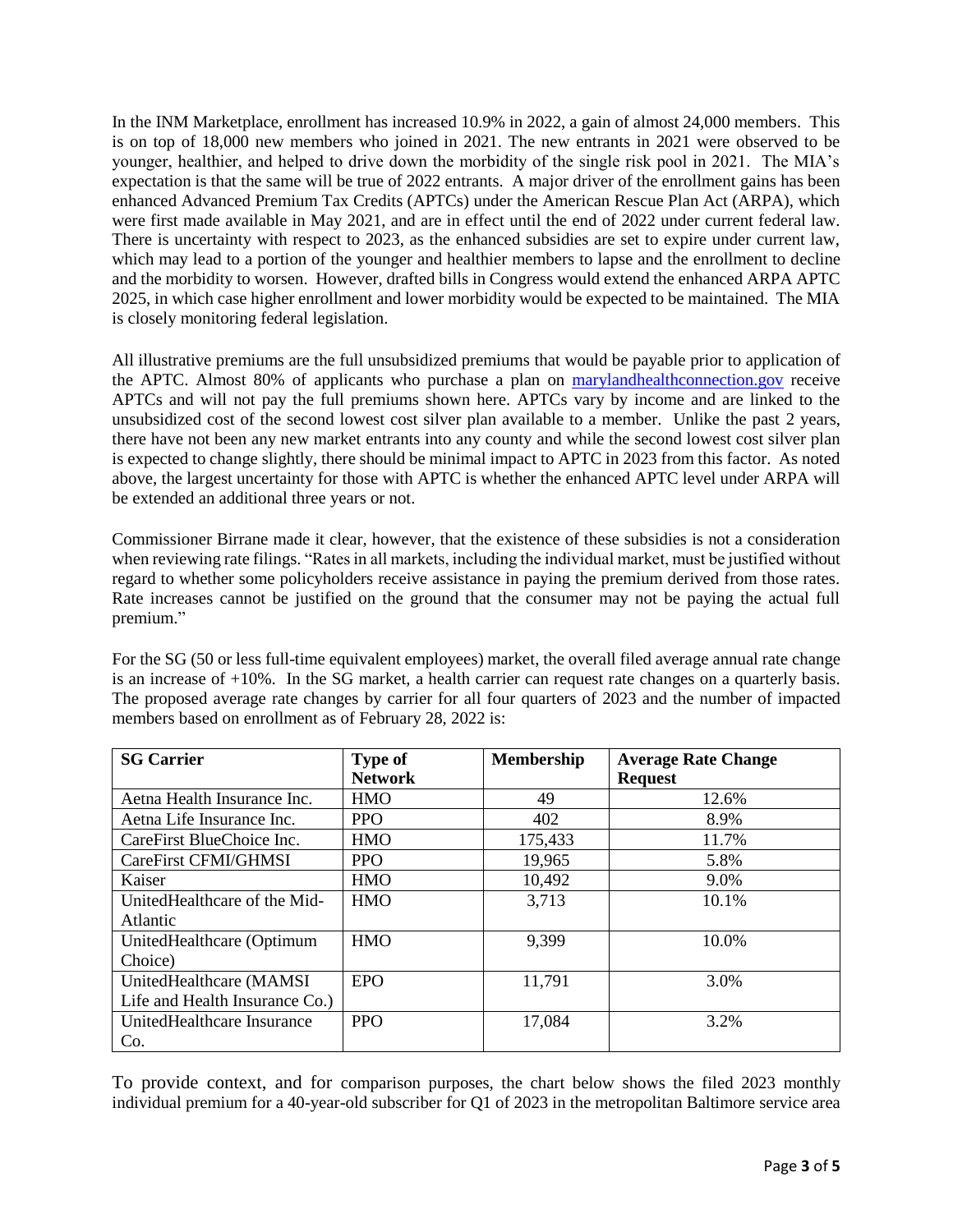who buys the lowest-cost non-subsidized silver plan. These monthly premium amounts may be shared between the individual and the employer, as employers often contribute to the cost of employee insurance.

| <b>Lowest Cost Silver Plan</b>                   |                |                |               |                |                |
|--------------------------------------------------|----------------|----------------|---------------|----------------|----------------|
|                                                  |                | 2022           | $\frac{6}{6}$ | 2023           |                |
|                                                  | <b>Network</b> | <b>Monthly</b> | Rate          | <b>Monthly</b> | <b>Monthly</b> |
| <b>Carrier</b>                                   | <b>Type</b>    | Approved       | <b>Change</b> | <b>Filed</b>   | <b>Change</b>  |
| Aetna                                            | <b>HMO</b>     | \$276          | 11%           | \$306          | \$30           |
| Aetna                                            | <b>PPO</b>     | \$419          | $-12%$        | \$369          | $(\$50)$       |
| CareFirst BlueChoice                             | <b>HMO</b>     | \$360          | 14%           | \$409          | \$49           |
| CareFirst GHMSI/CFMI                             | <b>PPO</b>     | \$492          | 1%            | \$498          | \$6            |
| Kaiser                                           | <b>HMO</b>     | \$292          | 12%           | \$326          | \$34           |
| United Healthcare (MAMSI)                        | <b>EPO</b>     | \$370          | 11%           | \$411          | \$40           |
| United Healthcare (Optimum<br>Choice)            | <b>HMO</b>     | \$324          | 17%           | \$378          | \$54           |
| United Healthcare of the Mid-<br><b>Atlantic</b> | <b>POS</b>     | \$309          | 16%           | \$359          | \$49           |
| United Healthcare Insurance Co.                  | <b>PPO</b>     | \$390          | 9%            | \$426          | \$36           |

Additional details regarding these proposed rate changes are provided in Exhibit 3. Additional premium comparisons for bronze and gold and for an illustrative Family of 4 are found in Exhibit 2.

For the stand-alone dental market, four carriers submitted premiums for the INM dental market affecting 95,132 members. Requested rate changes range from -4% to +9.4%. The latest enrollment data shows that dental enrollment grew by 29% between 2021 and 2022, and the portion of INM medical enrollees who also purchase a dental plan is up to 39%.

| <b>INM Dental Carrier</b> | <b>Type of</b> | Membership | <b>Average Rate</b>   |  |
|---------------------------|----------------|------------|-----------------------|--|
|                           | <b>Network</b> |            | <b>Change Request</b> |  |
| Alpha Dental              | <b>DPPO</b>    | 4,607      | $-4.0\%$              |  |
| CareFirst GHMSI/CFMI      | <b>DPPO</b>    | 52,749     | $+9.4%$               |  |
| Delta Dental              | <b>DPPO</b>    | 23,344     | $-2.2%$               |  |
| <b>Dominion Dental</b>    | DHMO &         | 14,432     | $0.0\%$               |  |
|                           | <b>DPPO</b>    |            |                       |  |

Additional details regarding these proposed rate changes are provided in Exhibit 5. Illustrative premiums for both Self-Only and Family coverage can be found in Exhibit 6**.**

Rates being reviewed by the MIA do not affect health insurance plans offered by large employers or by employers who self-insure, "grandfathered" plans purchased before March 2010, or federal plans such as Medicare (including Medicare Advantage or Medicare Supplement), Tricare and federal employee plans.

The [six exhibits listed below](https://insurance.maryland.gov/Documents/newscenter/newsreleases/2023-ACA-Press-Release-Exhibits.pdf) provide more detail.